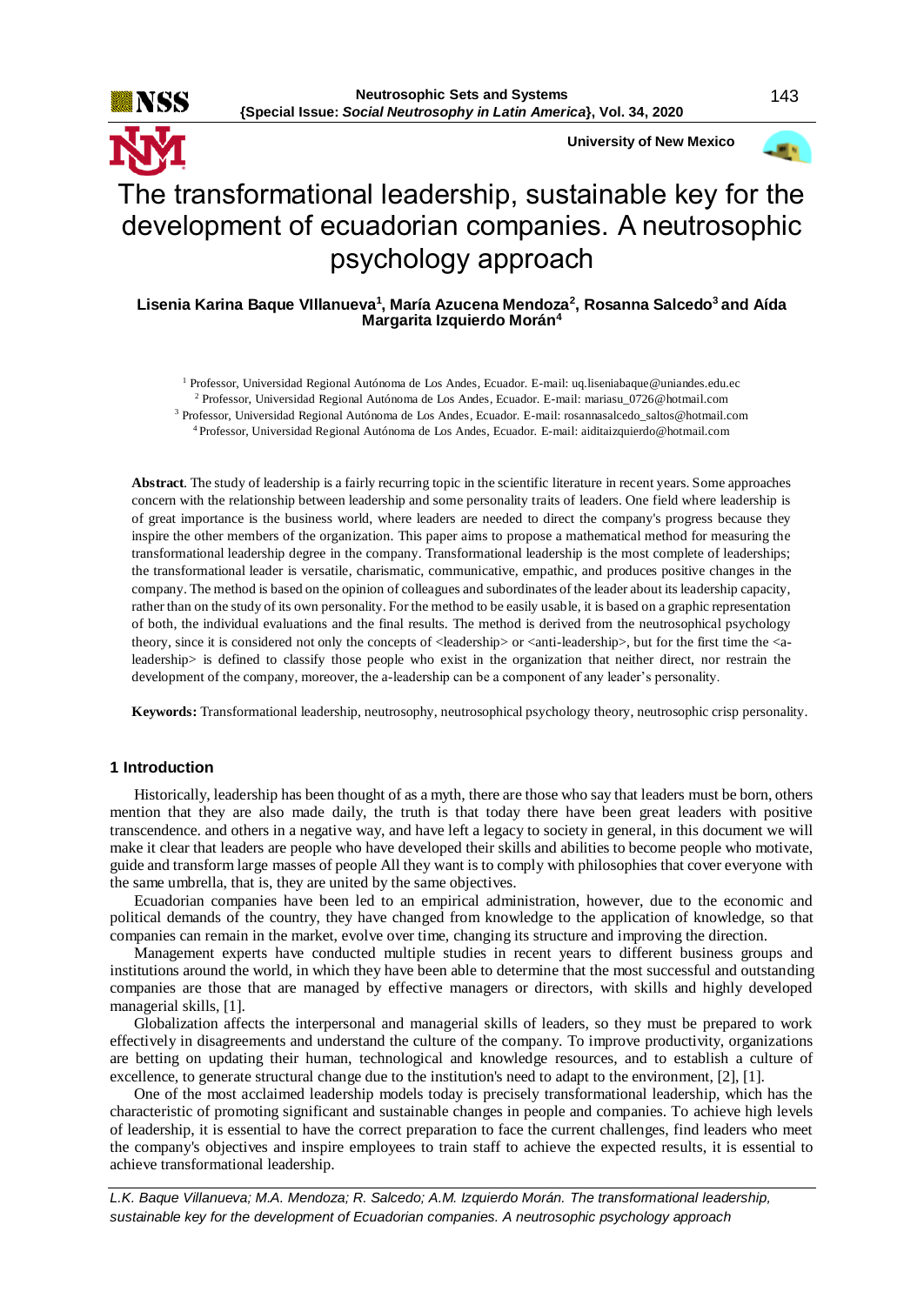This type of leadership requires changes and, fundamentally, changes necessary to execute administration processes, for the analysis of the necessary changes in order to obtain efficient leadership, Neutrosophy is used and specifically, the theory of neutrosophical psychology is used. This theory considers not only the concepts of <leadership> or <anti leadership>, but defines <leadership> to classify the people who exist in organizations, who do not direct or restrict the development of the company, but contribute to better profitability and efficient support for decision making.

# **1.1.Liderazgo empresarial**

For an entrepreneurial leadership, an ideal transformative leader is important, this leader is the one who elevates his group to a higher level of commitment, in which each worker is responsible for the strategy that is being carried out, empowering him or her of their functions. and making him feel proud at work. In this regard, Cardona in [6], states that "transformational leadership is attractive and motivates people.

The referred author values the leader as a nonconformist visionary, capable of holistically appreciating the process, with a broad vision of his life goals, with a positive attitude and mainly a strategist, flexible, enterprising and innovative. The leader is in charge of the transformation, both of the state of affairs in the company, and the same aspirations and ideals of the followers ", this theory suggests that the leader inspires his followers and manages to transcend his personal interests related to the objectives of the organization, being able to have a profound and extraordinary effect on its subordinates, see [7].

In this regard [7], he points out that transformational leaders are always encouraging the creativity of their followers, searching and exploring new ways of doing things, such as new and innovative opportunities to learn. Transformational leadership offers an individual approach, since it directly supports followers, where communication is a fundamental element that influences the flow of different ideas, useful for making special recognitions to the people who contribute the most to the value of generating better returns. and ideas.

The aforementioned constitutes the basis for a leader to have followers, if leaders do not have followers, the results will not be as expected, because the leader fosters a long-term vision capable of articulating his followers, this is where the magic that few leaders generate is generated. They realize the possibility of transmitting all that energy to others to generate passion and motivation to achieve their goals.

A characteristic that distinguishes leaders, and particularly transformational leaders, is that they do not work in the short term, they always have a long-term vision, their task is to promote lasting and transcendental changes, these changes are cross-cutting where they take into account all the organization structure to achieve the objectives, that is, the leader does not look for momentary or temporary solutions of inconsistency, he always looks for lasting solutions for the benefit of all. For a company to be competitive, it must be efficient in all functional areas, for this it is essential to have active, competent and highly motivated employees.

A company with a pleasant working environment is no longer a luxury, it is a must in the organization, and this is because the working environment is nowadays considered a determining factor in the productivity and success of companies [8]. This is the reason why leadership and job satisfaction are important, not only because there is a relationship between job satisfaction and some factors that affect the economic success of an organization, but also because there are currently growing humanitarian concerns about some type of psychological experiences that people have during their lives, especially during their working life [9].

Chiavenato, as cited in [10], defines the organizational state of mind as the quality of the psychological environment of an organization, which is achieved with the level of motivation that people maintain. The organizational state of mind is an appreciation of the work environment enjoyed by the workers of a company.

A transformative leader helps improve the state of mind of the organization through his ability to activate the human group he is in charge of, so that they are committed to the organization and can meet the proposed goals and objectives. This type of leader must generate confidence and motivation in the employees, so that they are an example to follow, with this a better efficiency in the performance of work will be achieved.

It is important for a leader to know the different types of leadership and put into practice the most complete one. To do this, Table 1 shows the types of business leaders with their respective characteristics. Useful to choose the most suitable and obtain greater advantages.

| <b>LEADERSHIP</b>    |                                                                                                                                                                                                                       |
|----------------------|-----------------------------------------------------------------------------------------------------------------------------------------------------------------------------------------------------------------------|
|                      | <b>CONCEPT</b>                                                                                                                                                                                                        |
| <b>NATURAL</b>       | They are those leaders who do not have a managerial position, and who displace their<br>leadership on a daily basis, regardless of their position.                                                                    |
| <b>PARTICIPATORY</b> | They are those leaders, who are decision-makers and take into account the other collaborators<br>to give their opinions about their ideas, encouraging teamwork.                                                      |
| <b>AUTOCRATIC</b>    | It is that leader who makes decisions on his/her own, and that is limited to taking ideas from<br>the other participants, this leadership is good in times of crisis, when it is necessary to take firm<br>positions. |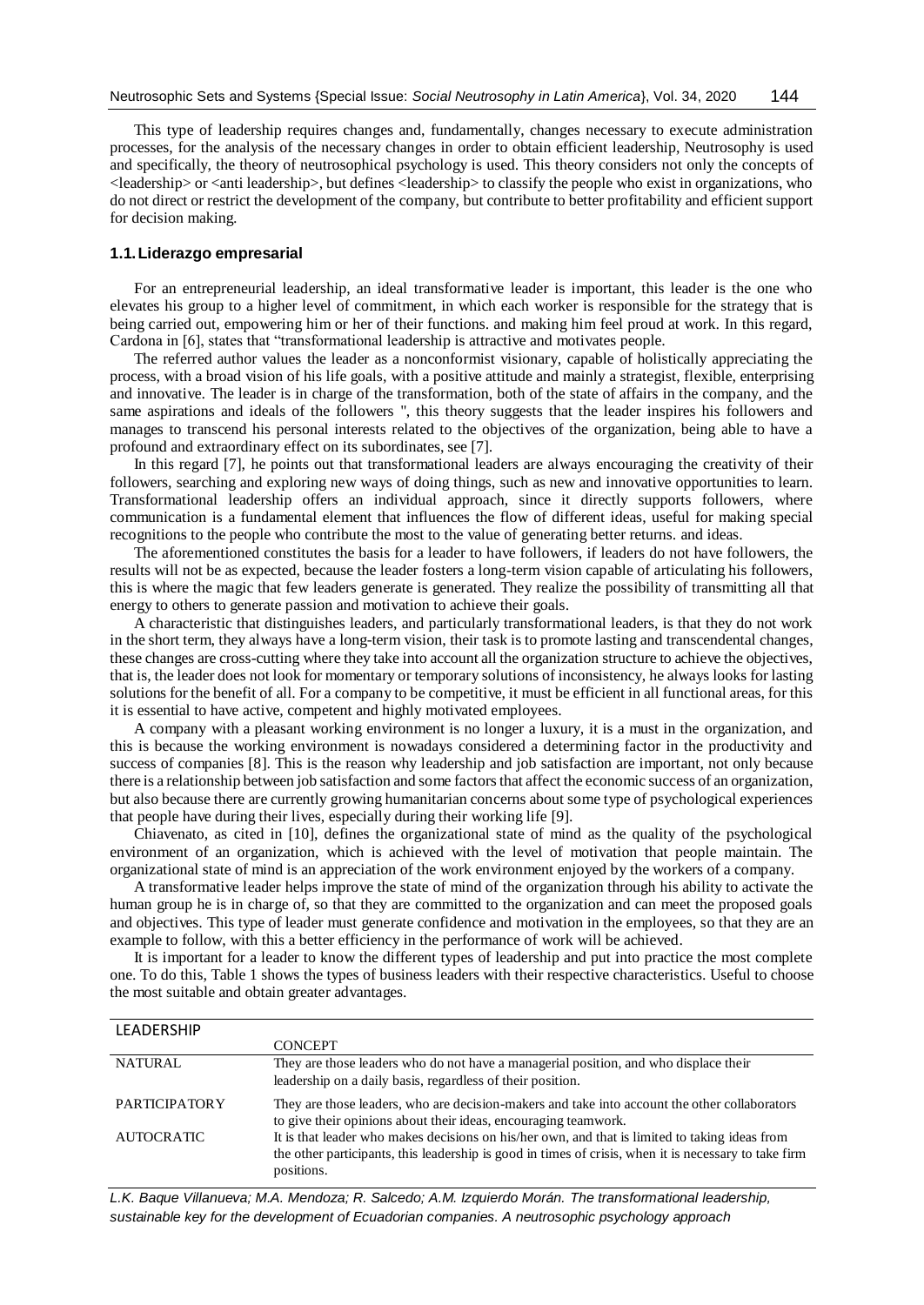| 145                     | Neutrosophic Sets and Systems {Special Issue: Social Neutrosophy in Latin America}, Vol. 34, 2020                                                                                                                                                                                                                                                                           |
|-------------------------|-----------------------------------------------------------------------------------------------------------------------------------------------------------------------------------------------------------------------------------------------------------------------------------------------------------------------------------------------------------------------------|
| <b>BUREAUCRATIC</b>     | This leader is not very open to changes, is not very interested in the personality of his/her<br>collaborators, and is limited to generating motivation for his/her entire team, in this leadership<br>exceptional decisions prevail.                                                                                                                                       |
| <b>CHARISMATIC</b>      | This type of leadership is characterized by having a magnetism towards people, is an<br>optimistic, energetic leader, who generates a lot of passion when exposing his/her ideas, what<br>he/she has as a disadvantage is that he/she usually thinks that even when a project is not<br>present, it will work.                                                              |
| <b>TRANSACTIONAL</b>    | These leaders are concerned with maintaining the normal flow of operations in the company,<br>they use the disciplinary issue a lot to align the employees, they only motivate under a style of<br>rewards, which means that it is not sustainable, and this leader only cares to let everything flow<br>normally.                                                          |
| <b>TRANSFORMATIONAL</b> | This leadership is the most complete, since its characteristics are to be versatile, charismatic<br>and decisive, its interest is for people, he/she made its decisions backed by its followers, it is a<br>specialist in motivating people, he/she has an open communication with all the members of the<br>organization, is extremely proactive in directing its actions. |

**Table 1:** Types of leaderships in enterprises.

Table 2, shows intrapersonal skills have to do with the inner development of the human being, this type of skill is acquired, and the leader must know how to manage his/her internal emotions, he/she must know how to separate the personal sphere from the work.

| <b>SKILL</b>                            | <b>CONCEPT</b>                                                                                                                                                                         |
|-----------------------------------------|----------------------------------------------------------------------------------------------------------------------------------------------------------------------------------------|
| PERSONAL<br><b>DEVELOPMENT</b>          | Adopt new ideas; it is a process of transformation of the person to improve their lifestyle.                                                                                           |
| <b>EMOTIONAL</b><br><b>INTELLIGENCE</b> | The leader must know how to intelligently use his/her emotions to make them work for<br>him/her and the result would be to clearly and calmly manipulate his/her behavior.             |
| <b>ASERTIVITY</b>                       | The leader must express directly and adequately his/her views respectfully and without<br>offenses, to establish a good dialogue for a better relationship with his/her collaborators. |

**Table 2:** Intrapersonal skills necessary for a good leadership.

The good management of interpersonal skills helps the leader to effectively interact with their collaborators as it promotes good communication management, supports the fulfillment of group or individual goals, cares about their needs, motivates them and encourages them. They are divided into items in Table 3.

| <b>SKILL</b>                   | <b>CONCEPT</b>                                                                                                                                                                                                                                                                                             |
|--------------------------------|------------------------------------------------------------------------------------------------------------------------------------------------------------------------------------------------------------------------------------------------------------------------------------------------------------|
| ORGANIZATIONAL BEHAVIOR        | Provides compliance with the organization's strategy through                                                                                                                                                                                                                                               |
| ORGANIZATIONAL COMMUNICATION   | effective behavior, whether individual or jointly.<br>It is the set of communication tools which channel the transfer of<br>information from the organization in a secure way without leaks for<br>better decision making.                                                                                 |
| <b>TIME MANAGEMENT</b>         | It is to know how to plan time, prioritize the important activities over<br>the urgent ones, since when using our time effectively it<br>automatically becomes production and profitability.                                                                                                               |
| <b>CONFLICT MANAGEMENT</b>     | The manager, leader or collaborator must learn to handle conflicts<br>with serenity and elegance since the human being in constant<br>competition is prone to enter a conflictive environment, the<br>challenge is to know how to take them, since in certain cases a<br>conflict produces true solutions. |
| <b>NEGOTIATION</b>             | It is the interaction between two or more people who need to meet<br>an individual or group need, the purpose of the negotiation is to win<br>or simply reach an agreement, which benefits both parties and<br>manages to comply with the target set.                                                      |
| <b>TRANSFORMING LEADERSHIP</b> | Transformational leadership is the best type of leadership because it<br>motivates, inspires its collaborators by fulfilling the objectives,<br>strategy of the company based on humility and continuous strength.                                                                                         |
| <b>COACHING</b>                | The leader who executes the coaching tool accompanies, guides,                                                                                                                                                                                                                                             |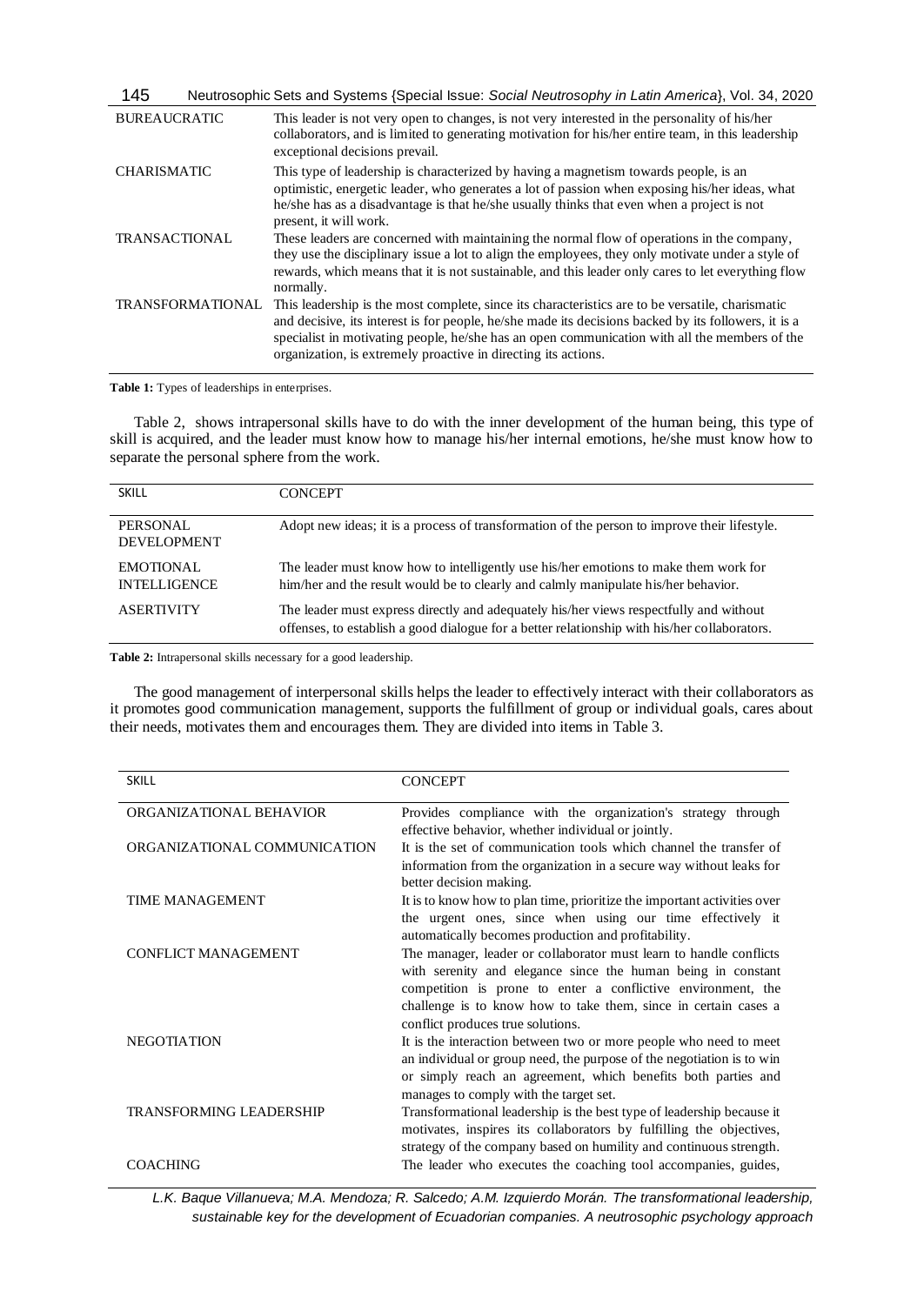|                                  | instructs, trains a person or collaborator, in a specific activity, has as<br>a goal a greater personal and labor growth, therefore, a greater<br>growth in the profitability of the business. |
|----------------------------------|------------------------------------------------------------------------------------------------------------------------------------------------------------------------------------------------|
| <b>TRAINING OF WORK TEAMS</b>    | Effective teamwork leads to greater growth of the organization, even                                                                                                                           |
|                                  | more so if personnel works in a leadership environment the                                                                                                                                     |
|                                  | objectives are easier to achieve since it creates an environment of                                                                                                                            |
|                                  | commitment, dynamism, trust, innovation, productivity, humility                                                                                                                                |
|                                  | giving greater value to the organization.                                                                                                                                                      |
| <b>FACULATION OR EMPOWERMENT</b> | Empowerment is a strategic process based on generating a                                                                                                                                       |
|                                  | relationship of partners between the company and its employees,                                                                                                                                |
|                                  | granting them authority, power and autonomy, always in a                                                                                                                                       |
|                                  | leadership environment.                                                                                                                                                                        |

**Table 3:** Interpersonal skills necessary for a good leadership.

Some abilities give the solution to problems, internal or external, complicated that the company or organization has, each action taken in a leadership environment will have an optimal result. They are divided into the items in Table 4.

| SKILL                       | <b>CONCEPT</b>                                                                                                                                                                                                                                                                                                                          |
|-----------------------------|-----------------------------------------------------------------------------------------------------------------------------------------------------------------------------------------------------------------------------------------------------------------------------------------------------------------------------------------|
| <b>STRATEGIC THOUGHT</b>    | It is the action proposed by a leader, person, collaborators or<br>organization to reach an end, analyzes the resources<br>available, channels them, always executes them, optimizing<br>time and cost.                                                                                                                                 |
| <b>INNOVATION</b>           | It is the implementation of a creative idea always in order to<br>generate a differentiating value to competition or service.                                                                                                                                                                                                           |
| <b>DECISION MAKING</b>      | Process by which the leader must always take an action<br>based on qualitative or quantitative data in order to obtain a<br>favorable result for an individual or organization.                                                                                                                                                         |
| <b>MANAGEMENT TO CHANGE</b> | The leader must manage the strategy to change since it is<br>necessary to generate an environment of trust, taking into<br>account the contributions of employees indicating that this<br>change will not affect their jobs will simply help the company<br>grow and get to meet their goals with greater effectiveness<br>and quality. |

**Table 4:** Skills that the leader of the company must have to handle complex situations.

Based on the study carried out, Neutrosophical psychology is used to select the ideal leader for a company, a business or a new venture. In the next session some fundamental elements that the theory of neutrosophical psychology follows.

# **2 Neutrosophic psychology approach to business leadership**

 This section describes the main concepts and theories necessary to understand the study carried out in this document. It is divided into two subsections, the first dedicated to summarizing the main concepts related to leadership in companies, and the second contains some ideas of neutrosophical psychology.

#### **2.2 Neutrosophic psychology**

Sigmund Freud divides memory into three parts: conscious, preconscious, and unconscious, see [5]. Additionally, in the framework of the neutrosophic psychology it is defined the "aconscious", which means: to be ignorant, impassive, indifferent, senseless, and unfeeling. Thus, according to this theory we have: conscious, aconscious, and unconscious. Memory is divided into three main parts. It is a symmetric triad of the form  $(< A > 1$  $,$  < neut $A$  >, < anti $A$  >) as in neutrosophy:

- 1) Conscious, meaning things that we are currently aware of, it corresponds to  $\langle A \rangle$ .
- 2) Unconscious, which comprises things that we are not aware of; they are hard to access because they are deep inside our mind. It is the opposite of conscious, corresponding to  $\langle$  antiA  $\rangle$ .
- 3) Aconscious, which etymologically means away from conscious and unconscious, or neither conscious nor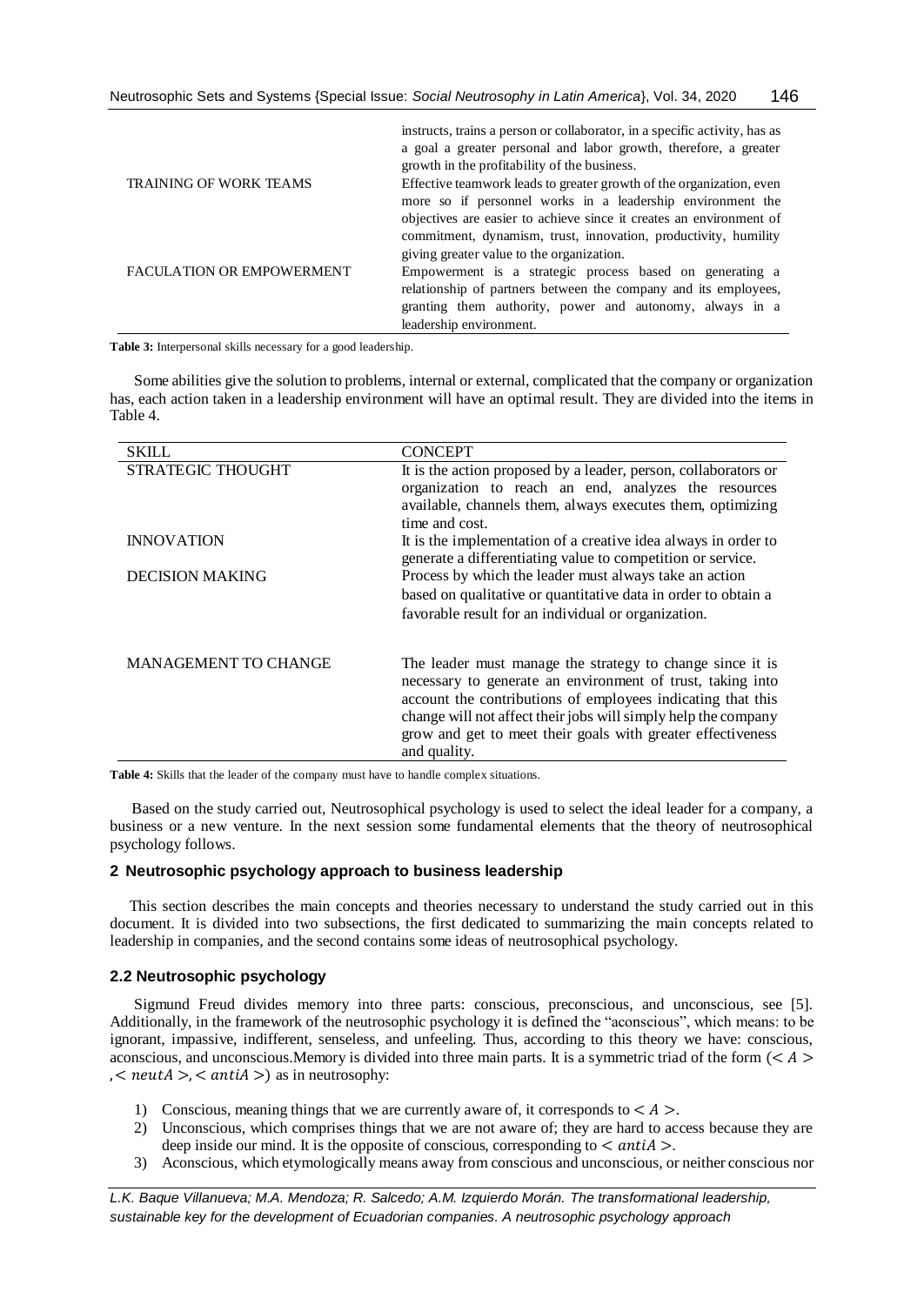unconscious, but in between, or a mixture of conscious and unconscious, a vague buffer zone between them. It corresponds to  $\langle$  neut $A \rangle$  or Indeterminacy, as in Neutrosophy.

Thus, the consciousness, aconsciousness, and unconsciousness are the sources of positive, neutral (or blended), and negative emotions, thoughts, and behaviours throughout our lifespan. In human behaviour, there exists a permanent interaction and discussion among conscious, unconscious, and aconscious.

Sometimes people are mostly rational, sometimes they are mostly irrational, and others they are indifferent. This notion can be extended to the *discrete refined neutrosophic memory*, where the triad  $(\langle A \rangle, \langle \text{neut} A \rangle)$ ,  $\langle$  <antiA>) is extended to the most general scheme  $\langle < A > 1, < A > 2, \ldots, < A > 1$ ;  $<$  neutA > 1,  $<$  neutA >  $2, \ldots,$  < neut $A > m$ ; < anti $A > 1$ , < anti $A > 2, \ldots,$  < anti $A > n$ ) as in refined neutrosophy, see [5, 11-12]. Carl Jung has divided the unconscious (consciousness) into ([13]):

- personal unconscious, which is specific to each individual, and comprises forgotten or suppressed conscious;
- collective unconscious (consciousness), which is characteristic to the whole human species, and comprises ancestral memories called "archetypes" (universal meaning images) and mental patterns as inherited psychic structures.
- In [5] it is defined the group unconscious (consciousness), which is between the personal and collective unconsciousness. It is characteristic to a specific group that the individual belongs to, and has marked him/her mostly.

The aconsciousness, as an amalgam of consciousness and unconsciousness, is the indeterminate, ambiguous, vague zone where conscious and unconscious interfere. It is a transition space, or a mediation between opposites. In [5][2] it is defined  $SL \in \{preconscious, subconscious, semiconscious =$  $seminconscious, subunconscious, and preunconscious$ } of the aconsciousness into:

- a) personal aconsciousness at sublevel SL, specific to each individual, and comprising particular things that only the individual is confused (indeterminate) about;
- b) collective aconsciousness at sublevel SL, characteristic to whole human species, and comprising general things that all people are confused (indeterminate) about.
- c) group aconsciousness at sublevel SL, characteristic to a specific group, and comprising group things (customs, traditions, believes) that all group members are confused about.

According to [5], the aconsciousness has a degree of conscious  $(c)$ , and a degree of unconscious  $(u)$ , where c  $\in [0,1]$ , and  $0 \leq c + u \leq 2$ . In the neutrosophic psychology there is the following notation:

 $NL(entity) = (c, a, u)$  (1)

Where;

 $c =$  degree of conscious (truth),  $a =$  degree of acounscious (indeterminacy): not sure if it's conscious or unconscious, or a blend of both, and  $u =$  degree of unconscious (falsehood).

 $NL(conscious) = (1, 0, 0); NL(acounscious) = (0, 1, 0);$  and  $NL(unconscious) = (0, a, 1);$  where;  $a \in [(0,1]$ , leaving room for indeterminacy (unknown, unclear).

The Neutrospsychic Crisp Personality considers a human person as a universe of discourse U, and three disjoint sets which are the following ([14][3]).

 $E =$  set of emotions of this person  $H = set of thought of this person$  $B = set of behaviors of this person$ 

Therefore,  $U = E \cup H \cup B$ , with  $E \cap H = \emptyset$ ,  $H \cap B = \emptyset$ , and  $B \cap E = \emptyset$ . Thus,  $U = \langle E, H, B \rangle$ .

Also, in [5] the trait is measured by degrees of  $\langle$ trait $\rangle$  and degrees of  $\langle$ anti trait $\rangle$ , such that each person is classified in a range between these two opposites and it is dynamic. Additionally, they include a middle position where there exists indeterminacy. In [5] it is enumerated the most common pair trait-anti trait, as follows:

- Extraversion Introversion
- Conscientiousness Unconscientiousness
- Perfectionism Imperfectionism
- Sensitivism Insensitivism
- Novator Conservator

*L.K. Baque Villanueva; M.A. Mendoza; R. Salcedo; A.M. Izquierdo Morán. The transformational leadership, sustainable key for the development of Ecuadorian companies. A neutrosophic psychology approach*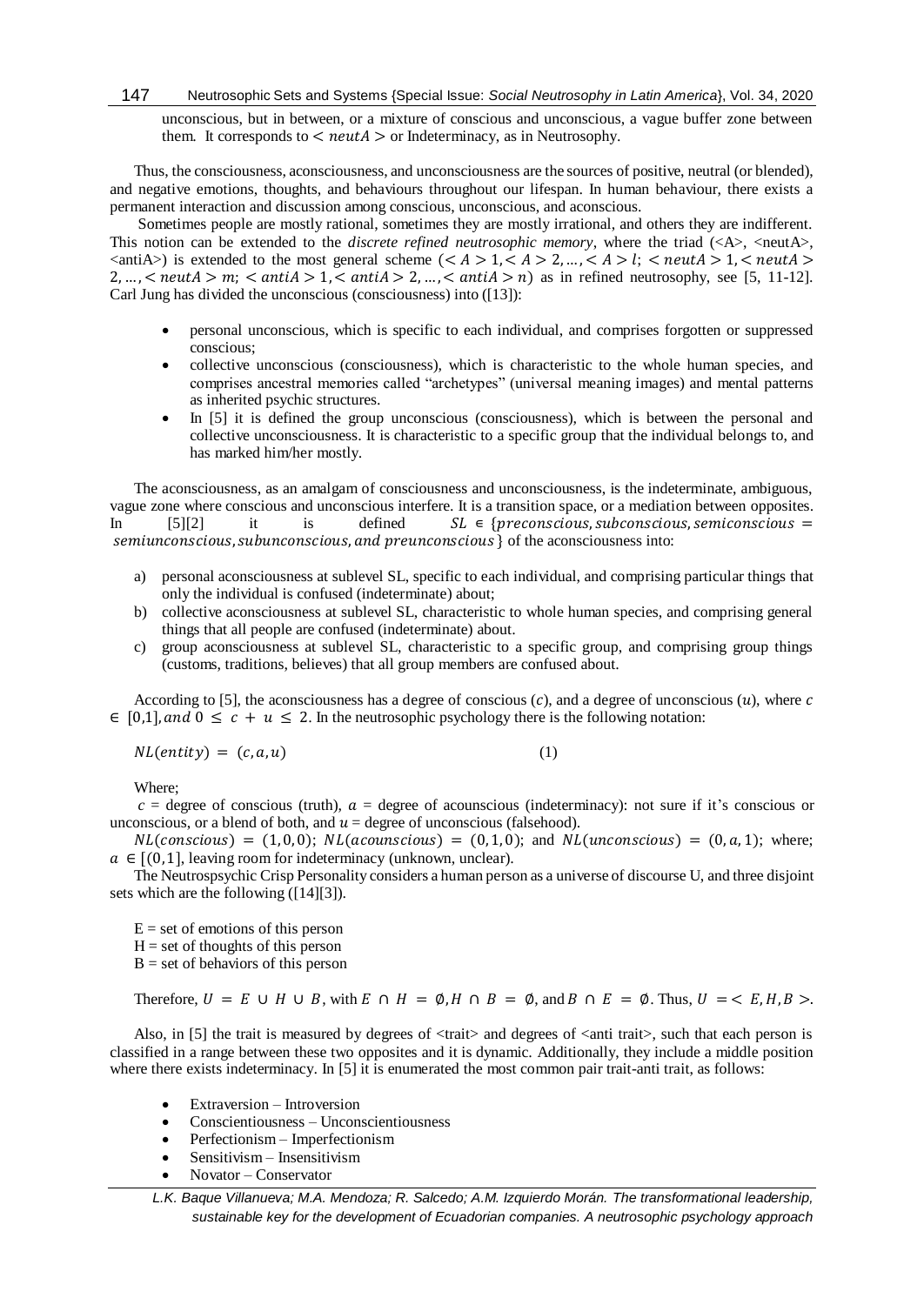- Self Esteem Self NonEsteem
- Agreeableness Disagreeableness
- Openness to Intellect  $&$  Experience Closeness to Intellect  $&$  Experience
- $\bullet$  Inhibition Disinhibition
- $\bullet$  Flexibility Rigidity
- Emotivism [Neuroticism (Hans Eysenck)] Non-Emotivism
- $\bullet$  Obsessionality Nonobsessionality
- Cautiousness Impulsivity
- $\bullet$  Shyness Boldness
- $\bullet$  Honesty Dishonesty
- Hostility [Psychoticism (Hans Eysenck)] Nonhostility.

The Neutrosophic Trait Operator is the cumulative degree of individual x with respect to both the Trait and the antiTrait, and it is defined as:

 $dTrain & antiTrai: S \rightarrow [-1,1]$  (2)

Where;  $dTrait & antiTrait(x) = dTrait(x) + dantiTrait(x)$ .

To classify an individual as belonging to trait or anti trait, a threshold is defined and denoted by Thr for the trait, and antiThr for the antitrait, so that:

- If  $dTrain\&antTrait(x) \geq +Thr$ , then the individual is categorized as definitively belonging to the Trait,
- If dTrait & antiTrait(x)  $\le -$  antiThr, then the individual is categorized as definitively belonging to the antiTrait.
- If dTrait & antiTrait(x)  $\in (-\varepsilon, +\varepsilon)$ , then the individual is categorized as been in a totally indeterminate state between the Trait and antiTrait.
- If  $dTrain\&antTrait(x) \in (\varepsilon, Thr)$ , then the individual is categorized as mostly belonging to the Trait.
- If  $dTrain\&antTrain(x) \in (-antiThr, -\varepsilon)$ , then the individual is categorized as mostly belonging to the antiTrait.

The way to deal with  $d\textit{Trait} \& \textit{antiTrait}$  is illustrated in [5][4] as follows:

"Assume a psychiatrist, after many sessions, neutrosophic questionnaires and observations measured with neutrosophic statistics, has gotten to the conclusion that George P.'s two temperament dimensions are estimated with a certain accuracy as:

- degree of stable (trait) is  $dGP(state) = 0.2 \in [0, 1];$ <br>• degree of unstable (antiTrait) is  $dGP(unstable) = -0$
- degree of unstable (antiTrait) is  $dGP$ (*unstable*) =  $-0.5 \in [-1,0]$ ; and
- degree of extroverted (trait) is  $dGP(extrovert ed) = 0.9 \in [0,1],$
- degree of introverted (antiTrait) is  $dGP(introverted) = -0.3 \in [-1,0]$ .

Then  $dGD < stable > \< unstable > (x) = dGP(state) + dGP(unstable) = 0.2 +$  $(-0.5) = -0.3$ , and  $dGD <$  extroverted > &  $\lt$  introverted >  $(x) =$  $dGP(extroverted) + dGP(introverted) = 0.9 + (-0.3) = +0.6."$ 

# **3 Method to measure managerial transformational leadership**

In this section we introduce a graphical assessment method to evaluate the managerial transformational leadership of an enterprise's manager. A pictorial rather than a linguistic or numeric evaluation is a very simple, easy way to measure leadership. Also, here we prefer to avoid identifying the degree of leadership or "anti leadership" by means of traits ([15-16][5]), because it is an indirect way to detect this kind of person (here we denote it by x). Thus, we selected that employees give their opinions about one possible leader by asking them about the degree of leadership and "anti leadership" by mean of some questions, which are the following:

**1.** Mark a square in the figure below on what degree you consider x is inspiring for the teamwork, to what extent his/her influences to meet the company's goals. The darkest square means "nothing," the lighter one "total."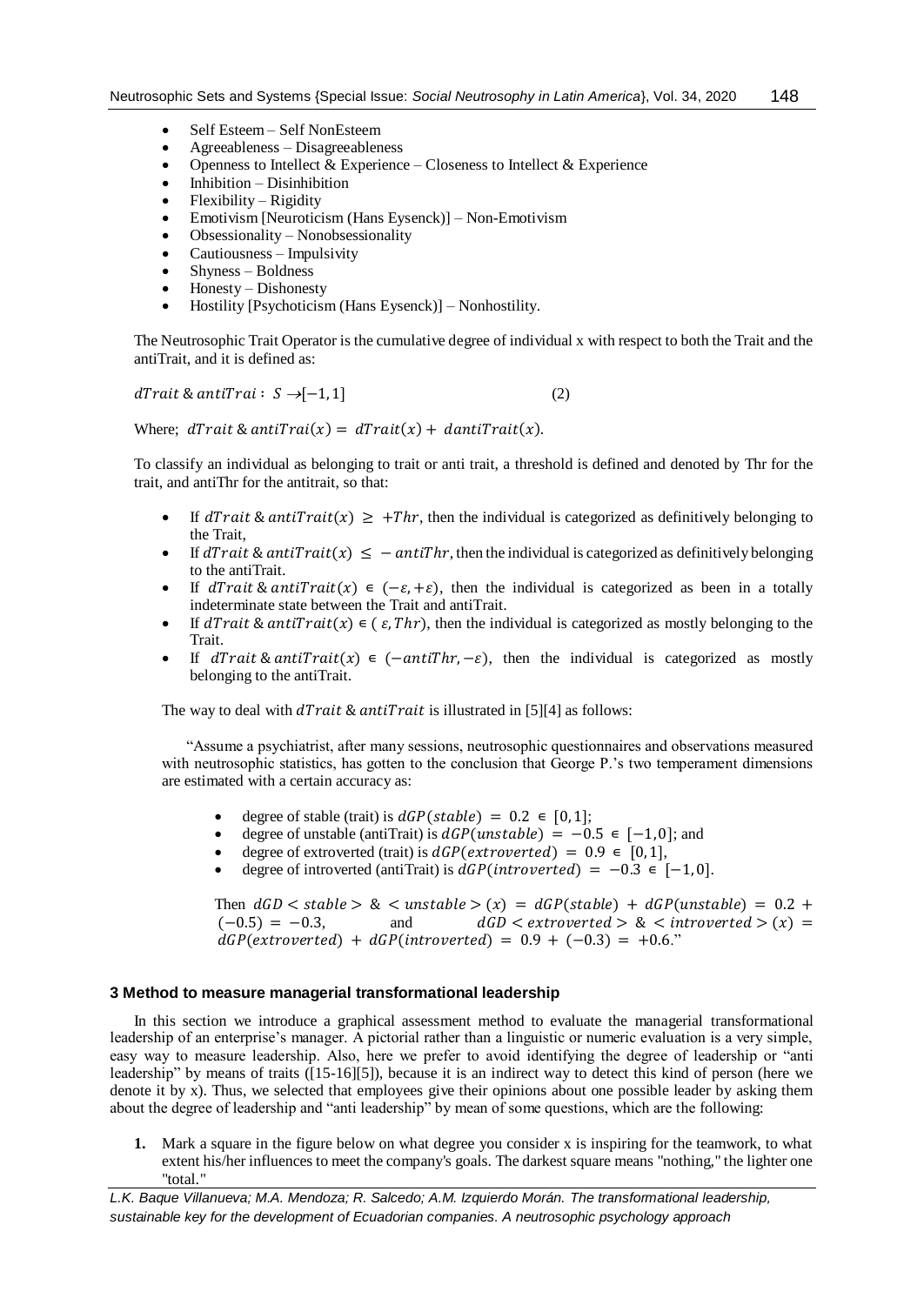

2. Mark a square in the figure below on what degree you consider x prevents the teamwork's environment from meeting the company's goals satisfactorily. The darkest square means "total," the lightest one "nothing."



3. Mark a square of the figures below on what degree you consider x meets the following shown characteristics, remembering that the darkest square means "nothing "and the lightest one "total": 3.1. He/she adapts quickly and easily to different roles.



- 3.3. He/she makes positive decisions for the company with firmness and determination.
- 3.4. He/she concerns about meeting the people around him/her, listens and takes their opinions into account when making a decision.
- 3.5. He/she is communicative, kind, gentle with the other workers.

Let us remark that each square represents an approximately 10% of agree about the criterion, and it is additive respect to the number of square on the left, e.g., if the third square is selected, that means the interviewed is approximately 30% agreed with the proposition. This survey should be applied to the majority of workers having a job relationship with *x*.

Questions 1 and 2 evaluate the degree of leadership (question 1) and the degree of anti-leadership (question 2) of x. To determine the total degree of leadership we only have to count the number of squares on the left of the selected square in question 1 including it (let us denote it by ps), next we count the number of squares on the left of the selected square in question 2 including it (let us denote it by ns), and finally we calculate the x's degree of leadership by formula 3:

$$
dl = (ps - ns) + sign(ps - ns) \tag{3}
$$

On the other hand, question 3 is concerned to measure the degree of transformational leader x is. In this case, a transformational leader must satisfy all the asked qualities, thus, we use formula 4 to assess this aspect.

$$
dtl = min(s1, s2, s3, s4, s5)
$$
\n(4)

Where;  $si$  ( $i = 1, 2, 3, 4, 5$ ) is the number of squares on the left of the marked squares including them for questions 3.1, 3.2, 3.3, 3.4, and 3.5, respectively.

Figure 1, is the discrete 2D pictorial coordinate system representation of the leadership degree of x from the viewpoint of one of his/her colleagues. See that we coined the term "a leadership" to represent no leadership nor anti leadership. The filled squares represent the coordinates. The abscissa represents dl of Equation 3, where respect to the center (labeled as "a leadership" and marked with a red line in figure 1), we have to count  $abs(d)$ squares, either to the left if  $sign(d) < 0$  or to the right if  $sign(d) > 0$ , or we situate it in the middle where  $abs(d) = 0.$ 

The ordinate represents the degree that x is a transformational leader. Figure 1 shows a darkest zone, representing a non-leader, because he/she is an anti-leader. Whereas a brightest zone represents the leadership quality of x, and a central grayer zone represents "a leadership". Upper and righter x is situated; more leader's qualities he/she has.

To calculate the aggregated value of transformational leadership index we have to calculate de median of dl by every partner of x, and also the median of  $d\ell l$  for every one of them, and these values can be represented in a coordinate system like this shown in figure 1. When the median is not an integer, we approximate it to the nearer lower integer respect to the median.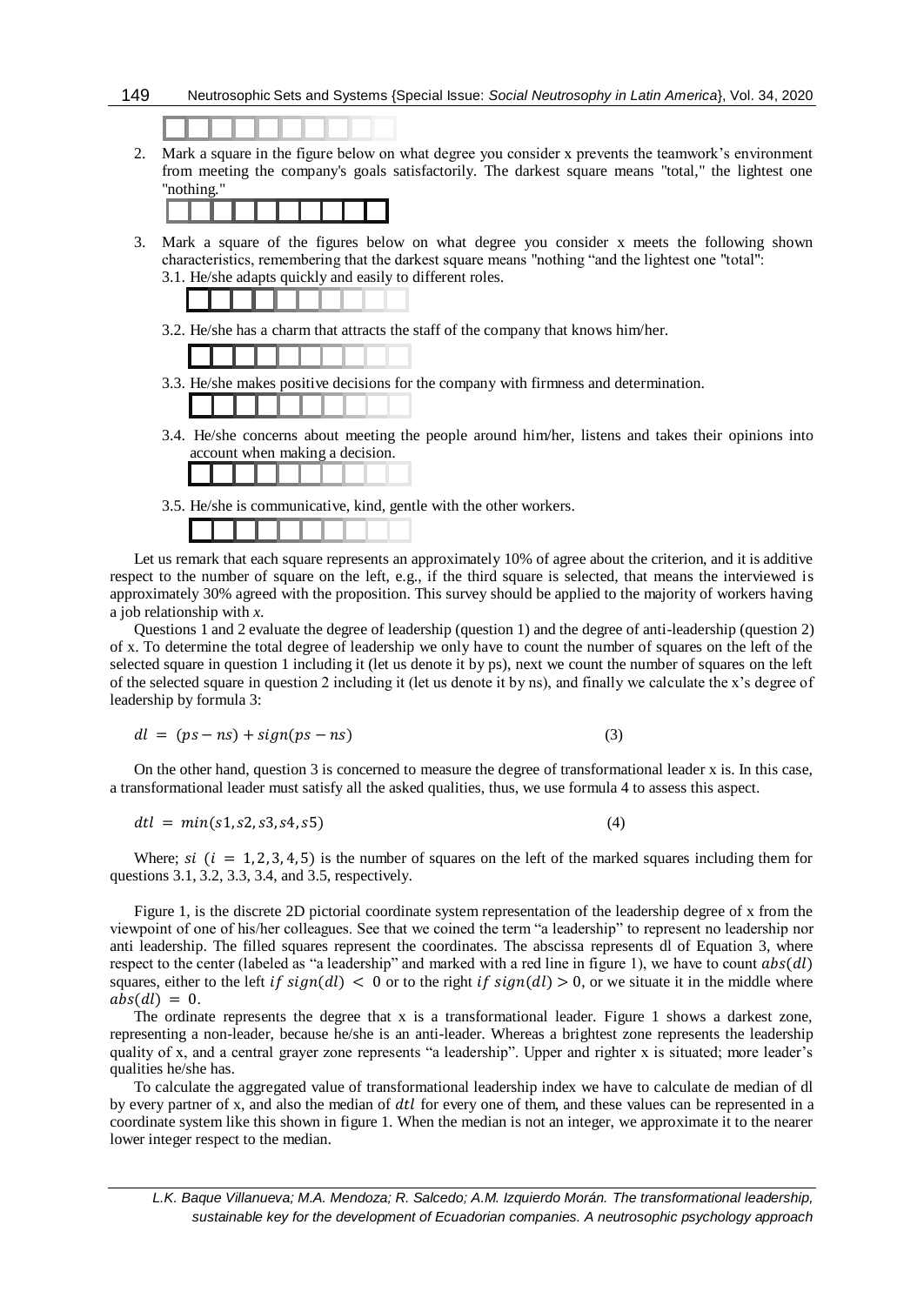

Figure 1: 2D coordinate system to represent leadership.

Let DL be the aggregation of dl respect to every interviewed and similarly let DTL be the aggregation of dtl respect to every interviewed, then, a numeric index of transformational leadership of x can be calculated as follows:

$$
ITL(x) = DL * DTL \tag{5}
$$

See that  $ITL \in [-100, 100]$ . If  $ITL \leq -\varepsilon$ , then x is not a good transformational leader, if  $ITL \geq \varepsilon$ , then x is not a good transformational leader, and if  $ITL \in (-\varepsilon, \varepsilon)$ , then he/she is an a-leader. In the following we illustrate the method with an example.

#### **Example 1.**

For simplicity we suppose that a survey was made to only three employees denoted by  $E1$ ,  $E2$ , and  $E3$ , about the transformational leadership of x, who is a member of the company, the results were the following:



And E<sub>3</sub> answered:

*L.K. Baque Villanueva; M.A. Mendoza; R. Salcedo; A.M. Izquierdo Morán. The transformational leadership, sustainable key for the development of Ecuadorian companies. A neutrosophic psychology approach*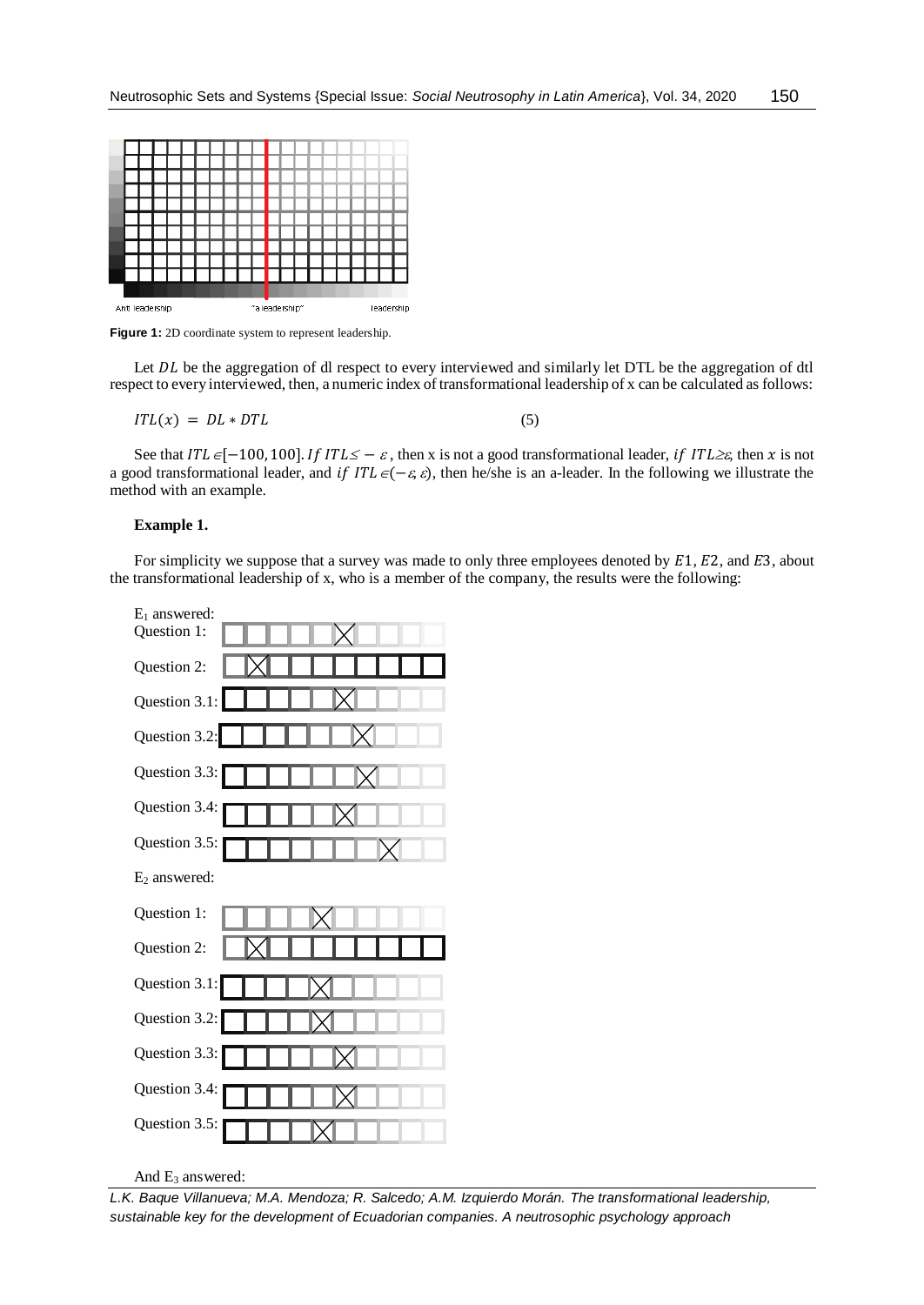

Thus,  $dl(x) = 6 - 2 + sign(6 - 2) = 4 + 1 = 5, dl(x) = 5 - 2 + sign(5 - 2) = 3 + 1 =$ 4, and  $dl(x) = 8 - 1 + sign(8 - 1) = 7 + 1 = 8$ ; according to E1, E2, and E3's criteria, respectively. Additionally,  $dt(x) = min(6, 7, 7, 6, 8) = 6, dt(x) = min(5, 5, 6, 6, 5) = 5, and dt(x) =$  $min(8, 9, 7, 9, 9) = 7$ . Thus,  $DL = median(5, 4, 8) = 5$ ;  $DTL = median(6,5,7) = 6$ .

Representing these evaluations in the coordinate system of Figure 1, we obtain the graphic in Figure 2.



**Figure 2:** Graphical representation of the transformational leadership degree of x, represented by the filled square, coordinate 5 on the right of the leadership label, and six of height.

Therefore a graphical representation of the transformational leadership of x is approximately medium. According to Equation 5, a numeric measure of this is  $ITL = 5 * 6 = 30$ .

ITL corresponds to the area limited by the origin of the coordinate system and the point represented in Figure 2, see Figure 3.



**Figure 3:** Area in the coordinate system representing ITL with filled squares.

### **Conclusion**

This paper was dedicated to design a new method to assess transformational leadership in any company. The method starts from the evaluation of the leadership of a member of the company according to their peers and subordinates. The advantage of the method is its simplicity and that it can be easily automated. In addition, the way of representing opinions and the final evaluation is entirely graphic, therefore the result can be visualized by all, which in our opinion improves the understanding of what is measured, rather than if numerical measurements